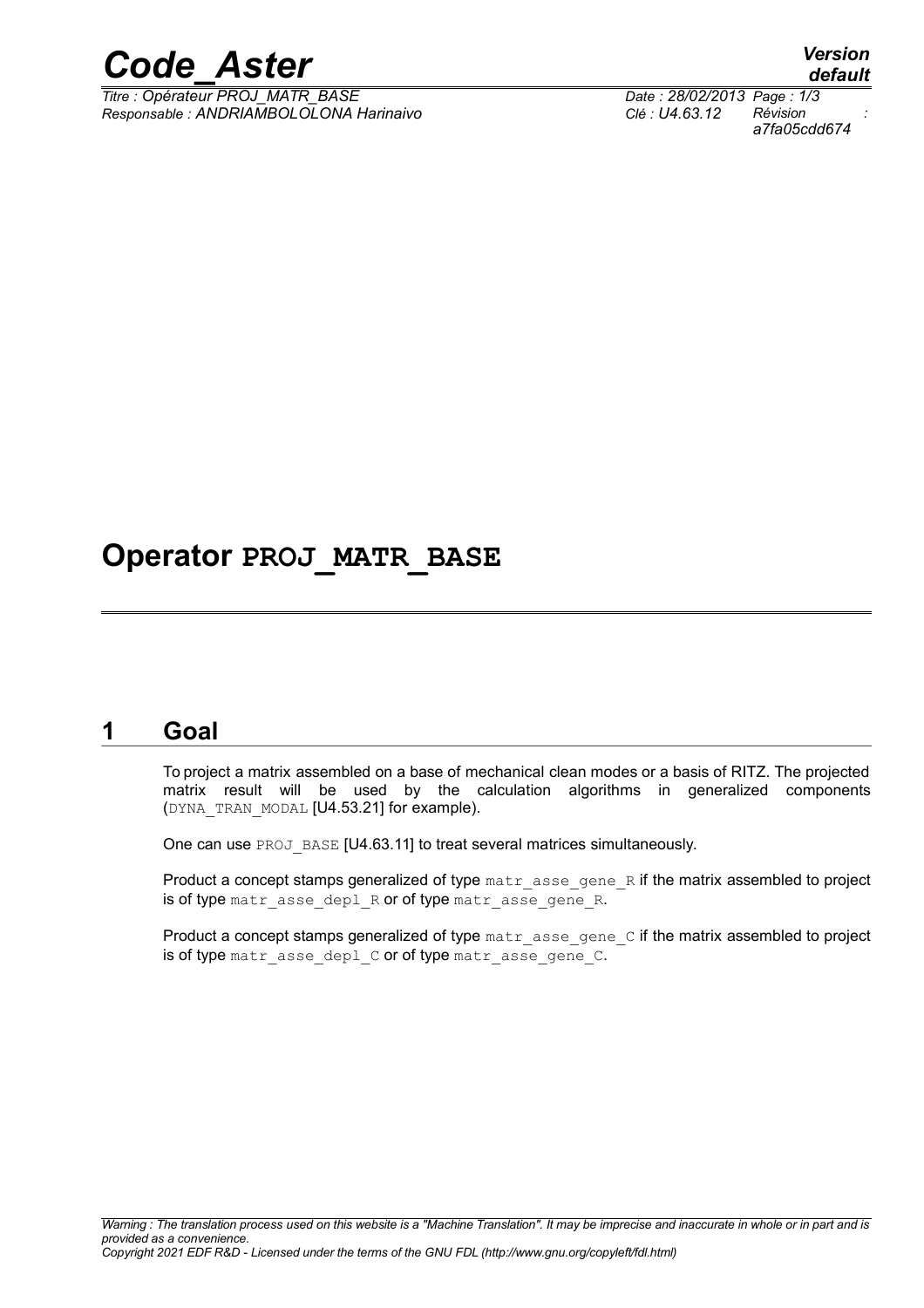# *Code\_Aster Version*

*Titre : Opérateur PROJ\_MATR\_BASE Date : 28/02/2013 Page : 2/3 Responsable : ANDRIAMBOLOLONA Harinaivo Clé : U4.63.12 Révision :*

*default*

*a7fa05cdd674*

### **2 Syntax**

| matgene [matr asse gene $X$ ] = PROJ MATR BASE |                                  |  |                            |
|------------------------------------------------|----------------------------------|--|----------------------------|
| $\bullet$                                      | $BASE = Ba,$                     |  | [mode meca]<br>[mode gene] |
| $\bullet$                                      | NUME DDL GENE = nu gene,         |  | [nume ddl gene]            |
| $\bullet$                                      | $\sqrt{2}$<br>MATR ASSE = $my$ , |  | [matr asse DEPL X]         |
|                                                | MATR ASSE GENE $=$ my,           |  | [matr asse gene X]         |
|                                                |                                  |  |                            |

 $X = R$  or  $C$